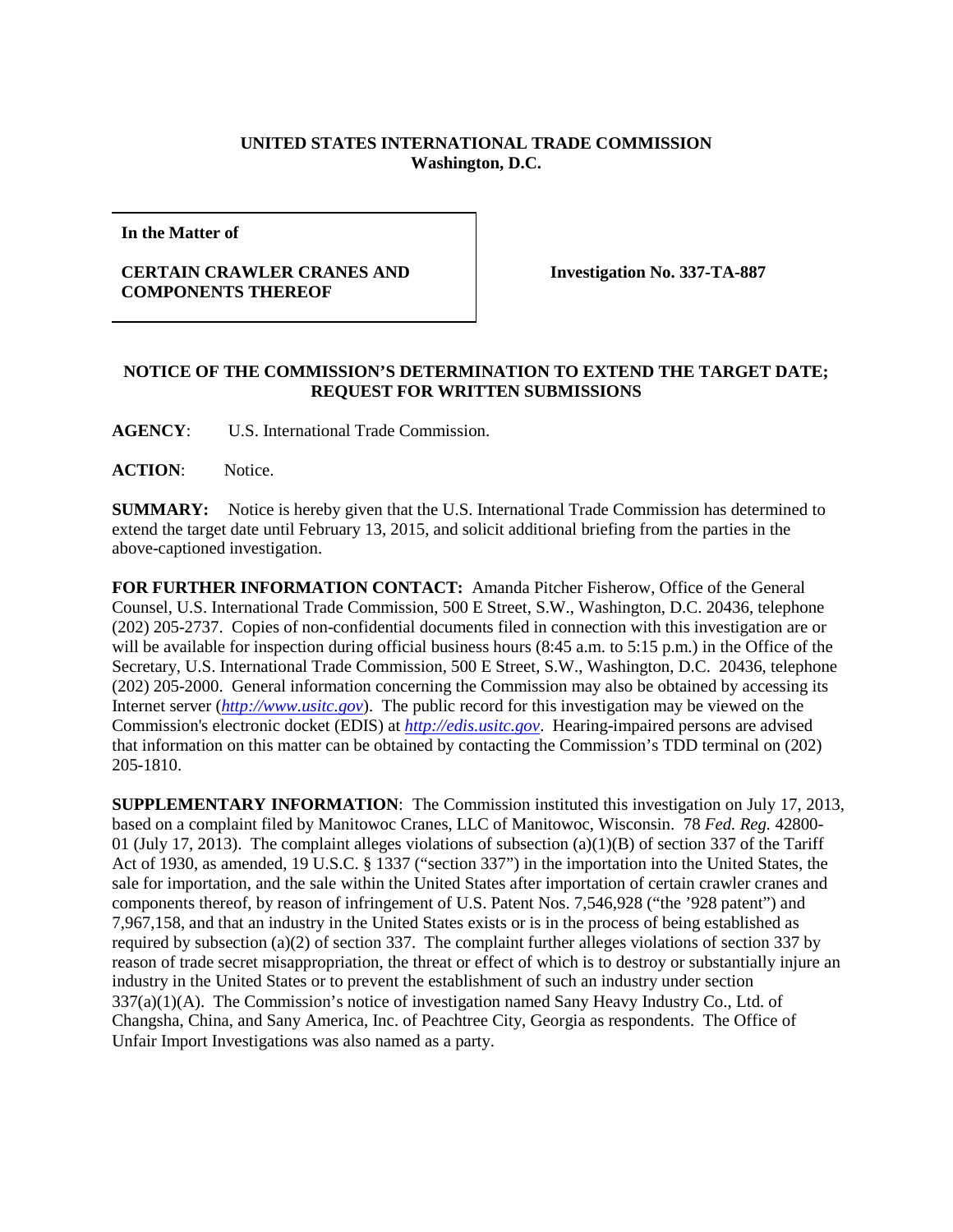On July 11, 2014, the ALJ issued his final initial determination ("ID") finding a violation of section 337 with respect to claims 1, 2, 5, 8, and 23-26 of the '928 patent and misappropriation of Trade Secret Nos. 1, 6, 14, and 15. The ALJ further found no violation of section 337 with respect to claims 6, 10, and 11 of the '928 patent, claim 1 of the '158 patent, and Trade Secret Nos. 3 and 4.

On July 28, 2014, OUII, Manitowoc, and Sany each filed petitions for review. On August 5, 2014, the parties replied to the respective petitions for review.

On September 19, 2014, the Commission determined to review the ID and solicited briefing from the parties on questions concerning violation, remedy, bonding, and the public interest. 79 *Fed. Reg.* 57566-68 ("Notice of Review"). The Commission determined to review the ALJ's findings with respect to: (1) importation of the accused products; (2) infringement of the asserted patents; (3) estoppel; (4) the technical prong of the domestic industry requirement; and (5) the asserted trade secrets. The parties provided initial submission to the Commission's questions on October 1, 2014 and responsive submissions on October 8, 2014.

Having reviewed the parties' submissions in response to the Notice of Review, the Commission has determined that further briefing is necessary. The parties are requested to brief their positions on only the following issues:

- 1. Discuss any act, based on record evidence, that establishes whether there is direct infringement in the United States under 35 U.S.C. § 271(a) of claims 23-26 of the '928 patent for the SCC8500 crane with the original UltraLift package.
- 2. Assuming the contract documented in exhibit CX-0278C reflects a sale of the SCC8500 crane with the original UltraLift package, does the CX-0278C contract, and any related activities (*e.g.*, contract negotiations, etc.), constitute a "sale" or "offer for sale" under 35 U.S.C. § 271(a) of the SCC8500 crane with the original UltraLift package in the United States? *See, e.g., Halo Electronic, Inc. v. Pulse Electronics, Inc.*, \_\_F.3d\_\_, 2014 WL 5352367 (Fed. Cir. 2014)*.*
- 3. Does the contract documented in exhibit CX-0348C include the original UltraLift package? Assuming that the CX-0348C contract includes the original UltraLift package, was the contract, and any related activities, a "sale" or "offer for sale" under 35 U.S.C. § 271(a) of the SCC8500 crane with the original UltraLift package in the United States? *See e.g., Halo Electronic, Inc. v. Pulse Electronics, Inc.*, \_\_F.3d\_\_, 2014 WL 5352367 (Fed. Cir. 2014)*.*
- 4. Regarding the asserted method claims of the '928 and '158 patents, please respond to the following questions and include a discussion of relevant case law and citations to the evidentiary record:
	- (A) The specific evidence that demonstrates the direct infringement required by applicable legal authority to support a finding of indirect infringement; and
	- (B) An explanation of whether such evidence is direct or circumstantial, what weight it should be given in view of the totality of the evidence and how it supports your position.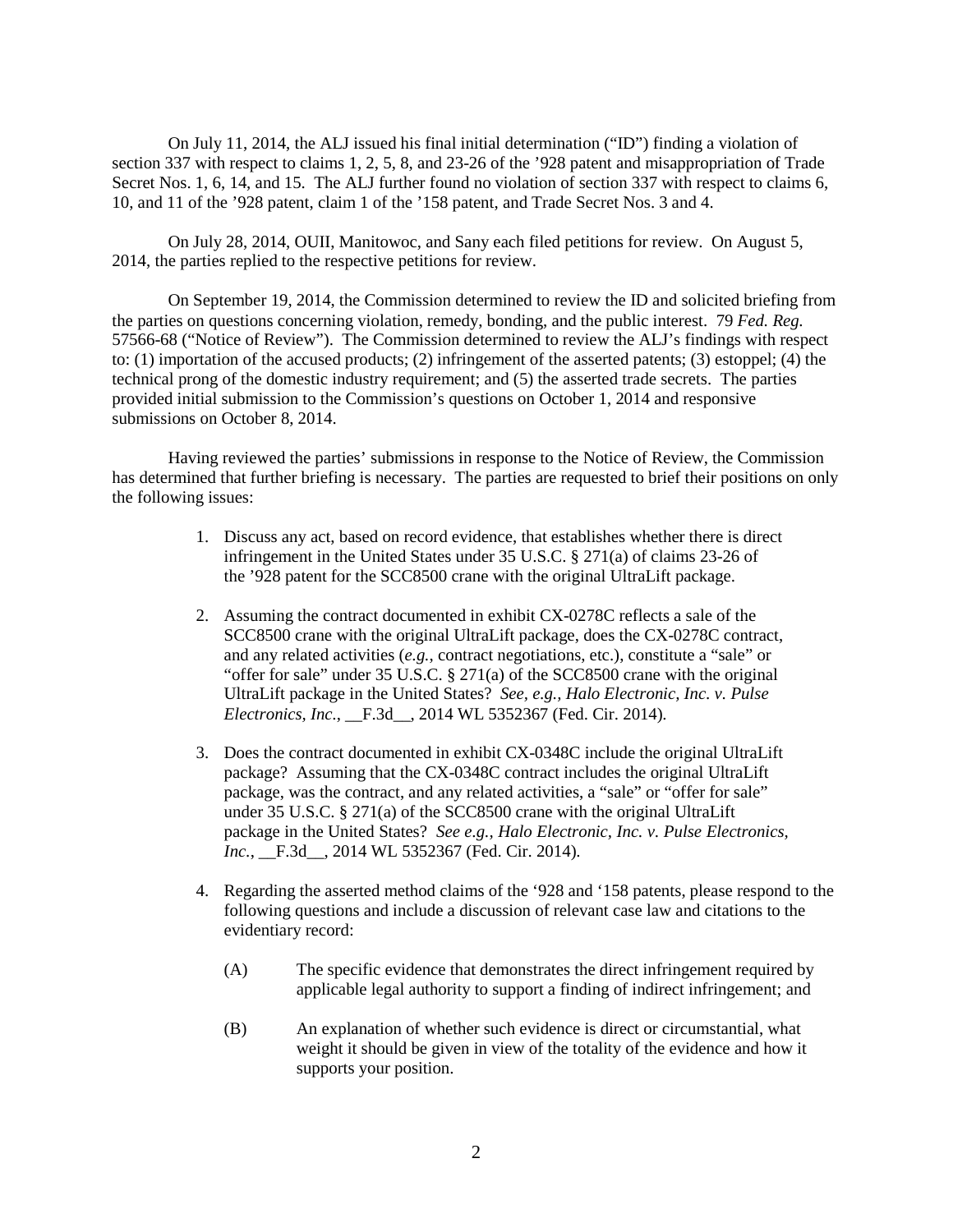Further in responding to the above questions, in particular, please discuss, *inter alia*, the following exemplary authorities and any other relevant authorities, including Commission precedent, and whether that authority supports a finding of a violation of section 337 for these asserted method claims: *Aro Mfg. Co. v. Convertible Top Replacement Co.*, 365 U.S. 336, 342 (1961) ("The determinative question, therefore, comes down to whether the car owner would infringe the combination patent by replacing the wornout fabric element of the patented convertible top on his car, or even more specifically, whether such a replacement by the car owner is infringing 'reconstruction' or permissible 'repair.'"); *Lucent Technologies, Inc. v. Gateway, Inc.*, 580 F.3d 1301, 1320 (Fed. Cir. 2009) ("'In order to succeed on a claim of contributory infringement, in addition to proving an act of direct infringement, . . .'") (citations omitted); *Mirror Worlds, LLC v. Apple, Inc.*, 692 F.3d 1351, 1360 (Fed. Cir. 2012) ("Inducement of infringement requires that there be a showing of an underlying act of direct infringement.") (citation omitted); *Toshiba Corp. v. Imation Corp.*, 681 F.3d 1358, 1364 (Fed. Cir. 2012) ("To satisfy the direct infringement requirement, the patentee 'must either point to specific instance**s** of direct infringement or show that the accused device necessarily infringes the patent in suit.' *ACCO Brands, Inc. v. ABA Locks Mfr. Co.*, 501 F.3d 1307, 1313 (Fed.Cir.2007) (citing *Dynacore*, 363 F.3d at 1275–76)."); *Exergen Corp. v. Wal-Mart Stores, Inc.*, 575 F.3d 1312, 1321-22 (Fed. Cir. 2009) ("[i]nducement requires a threshold finding of direct infringement. Because Exergen presented no evidence of any 'specific instance of direct infringement,' Exergen was required to show that 'the accused device necessarily infringes the patent in suit.'. . . Exergen relied on instructions and drawings accompanying SAAT's infrared thermometers as circumstantial evidence that customers would necessarily infringe the '685 patent. *See Moleculon Research Corp. v. CBS, Inc.*, 793 F. 2d 1261, 1272 (Fed. Cir. 1986) (holding that sales of product with instructions to use product in an infringing manner may constitute circumstantial evidence that customers would use the product in the manner directed).") (citations omitted); *Certain Electronic Digital Media Devices and Components Thereof*, Investigation No. 337-TA-796, Comm'n Op., at \*36-37 (Sept. 6, 2013) ("The Federal Circuit has found circumstantial evidence sufficient to prove direct infringement when the evidence shows that the accused products were intended to be used only to practice the infringing method and that method was explicitly taught, for example, by product manuals.")(citations omitted).

**WRITTEN SUBMISSIONS**: The parties to the investigation are requested to file written submissions on the issues identified in this notice. The written submissions must be filed no later than close of business on Friday, December 12, 2014. Reply submissions must be filed no later than the close of business on Friday, December 19, 2014. No further submissions on these issues will be permitted unless otherwise ordered by the Commission. The page limit for the parties' initial submissions on the questions posed by the Commission is 40 pages. The parties reply submissions, if any, are limited to 25 pages.

Persons filing written submissions must file the original document electronically on or before the deadlines stated above and submit 8 true paper copies to the Office of the Secretary by noon the next day pursuant to section 210.4(f) of the Commission's Rules of Practice and Procedure (19 C.F.R. 210.4(f)). Submissions should refer to the investigation number ("Inv. No. 337-TA-887") in a prominent place on the cover page and/or the first page. (*See* Handbook for Electronic Filing Procedures, http://www.usitc.gov/secretary/fed\_reg\_notices/rules/handbook\_on\_electronic\_ filing.pdf). Persons with questions regarding filing should contact the Secretary (202-205-2000).